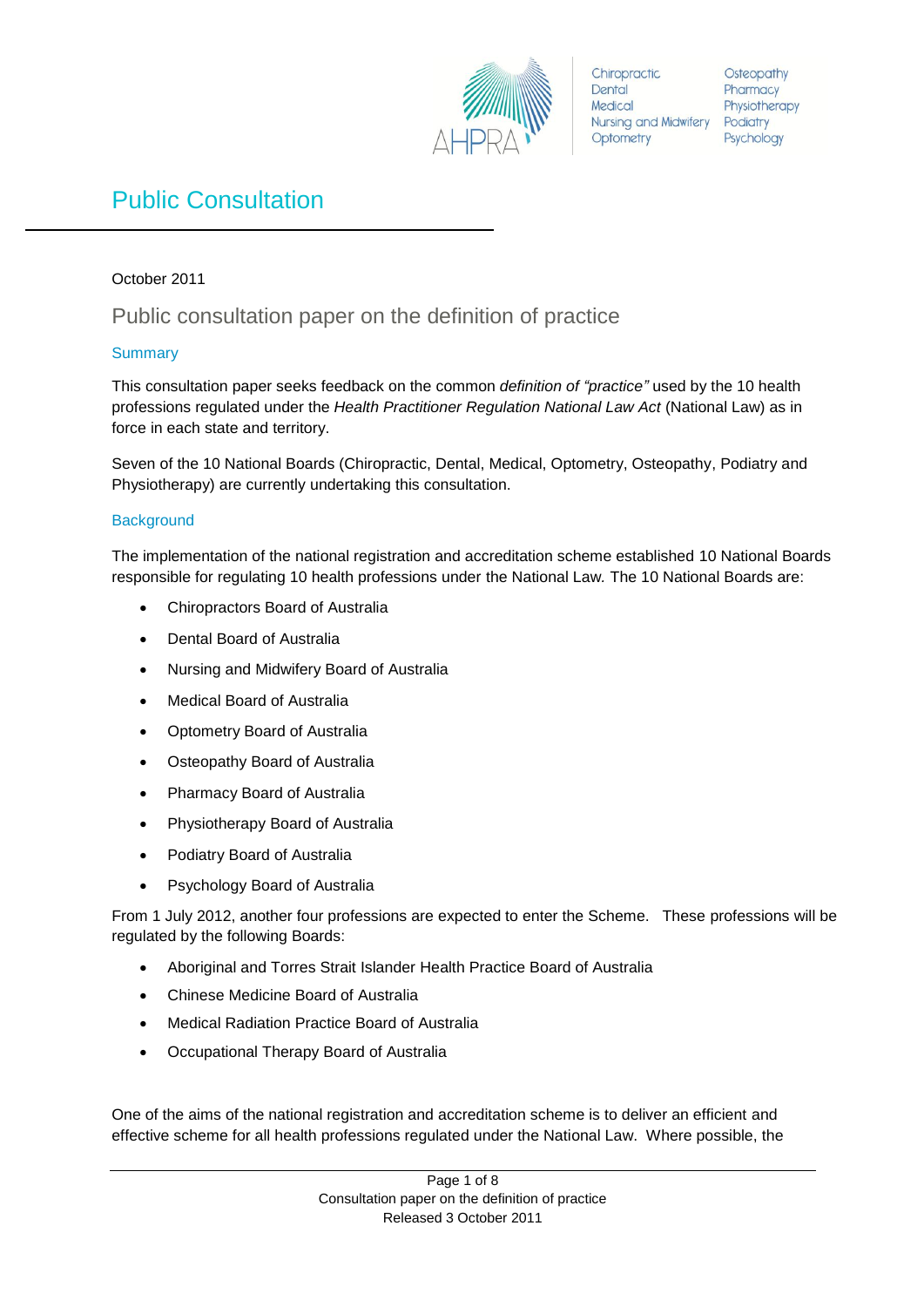National Boards collaborate to align standards, codes and guidelines that are common to each profession. Therefore, the National Boards have agreed to aim for a common definition of "practice".

Some National Boards have received feedback from stakeholders that the very broad definition of "practice" is causing practical difficulties and has resulted in unintended consequences. In response, seven National Boards have agreed to consult on the definition of "practice" to help them decide whether or not a change to the definition is necessary. If a change to the definition is necessary, the consultation will help the Boards to determine a new definition.

Other National Boards have not received this feedback and consider at this stage that the current definition of practice is appropriate and that any further clarification could be made through additional guidance about the circumstances when it is appropriate to hold non-practising or general registration. Accordingly, these other boards are not participating in this consultation process although will review its outcomes.

## **Impacts of change to the definition**

The current definition of "practice" is contained in the various registration standards of each National Board, including:

- Continuing professional development
- Recency of practice
- Professional Indemnity Insurance

The National Law does not define "practice". The National Boards agreed to a common definition of practice and incorporated this into a range of registration standards. The registration standards that contain the definition of "practice" underwent public consultation in October and November 2009 and were approved by the Ministerial Council on 31 March 2010. The registration standards came into effect on 1 July 2010.

Any change to the definition of "practice" requires a change to the registration standards in which the definition is embedded. A change to a registration standard requires each Board to:

- undertake broad-ranging consultation
- consult with each other, if a Board proposes to make a recommendation to Ministerial Council about a matter that may reasonably be expected to be of interest to another National Board
- submit the registration standards to the Ministerial Council for approval. The revised or new registration standards take effect after they are approved by the Ministerial Council and after they are published on the relevant Board websites.

The National Boards have previously developed and consulted on a range of registration standards, codes and guidelines that are now in place. These clarify the National Board's expectations of health practitioners and can be accessed via the Australian Health Practitioner Regulation Agency website at: [www.ahpra.gov.au.](http://www.ahpra.gov.au/) A link to the National Law is available at [www.ahpra.gov.au.](http://www.ahpra.gov.au/)

#### **Please provide feedback by email to [practice.consultation@ahpra.gov.au](mailto:practice.consultation@ahpra.gov.au) by cob Friday 2 December 2011.**

The Boards generally publish submissions on their websites to encourage discussion and inform the community and stakeholders. Please let us know if you do not want us to publish your submission, or want us to treat all or part of it as confidential.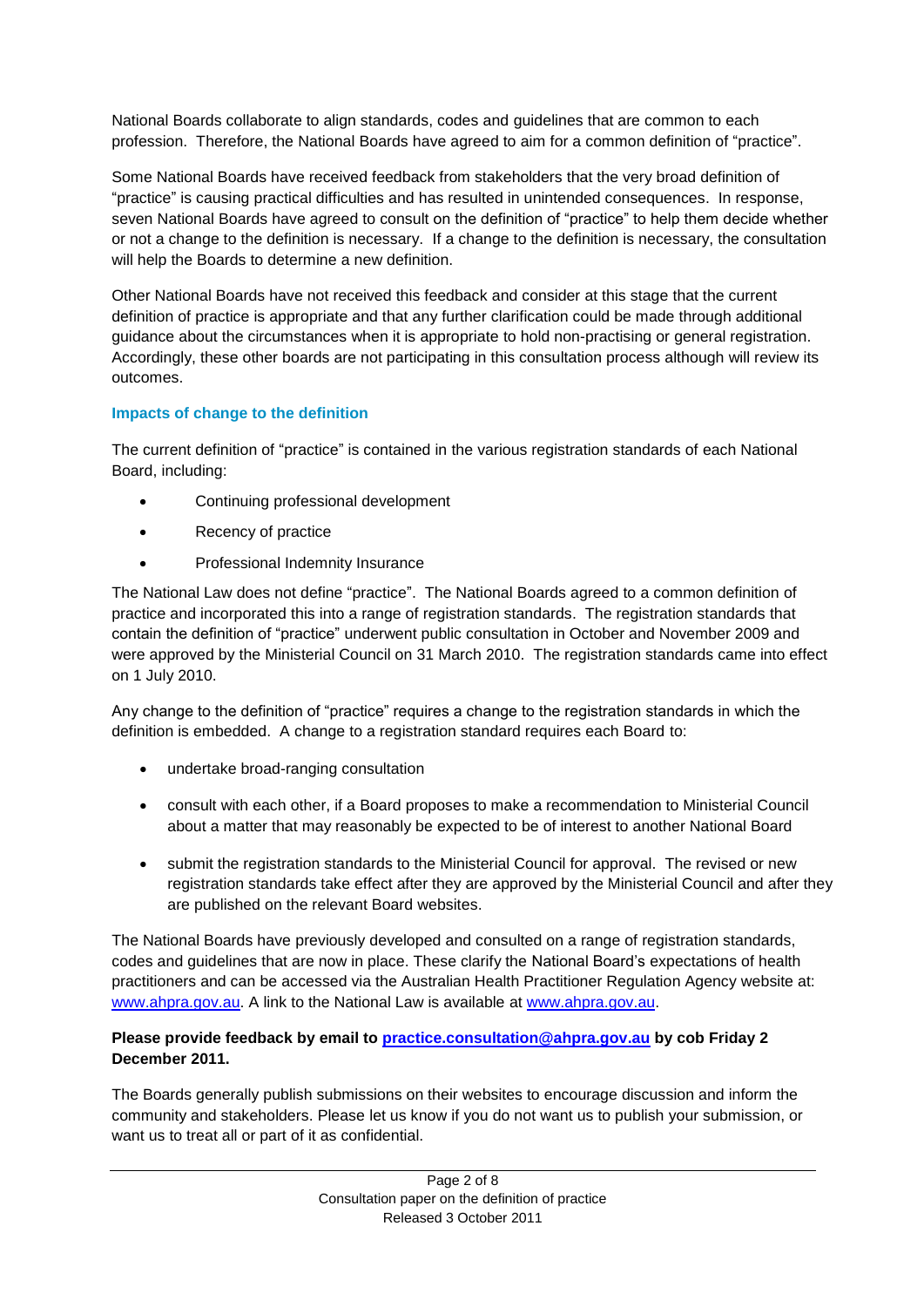

Chiropractic Dental Medical Nursing and Midwifery Podiatry Optometry

Osteopathy Pharmacy Physiotherapy Psychology

## Definition of "practice"

## **1. Introduction**

Registered health practitioners work in various settings using their knowledge and skills as qualified health practitioners. The current definition of practice is broad. It takes into consideration the evolving nature of health care and the practice of the health professions, allowing for technological innovation and other changes to health care delivery. To limit the definition of "practice" to specified tasks, defined scopes of practice or only direct patient/client care relationships may inadvertently restrict the practice of the health professions and the delivery of health care services, contrary to the interests of the public.

The current definition of practice adopted by most National Boards is as follows:

*Practice means any role, whether remunerated or not, in which the individual uses their skills and knowledge as a health practitioner in their profession. For the purposes of this registration standard, practice is not restricted to the provision of direct clinical care. It also includes using professional knowledge in a direct non-clinical relationship with clients, working in management, administration, education, research, advisory, regulatory or policy development roles, and any other roles that impact on safe, effective delivery of services in the profession.*

Some National Boards have received feedback from stakeholders that the very broad definition of "practice" is causing practical difficulties and has resulted in unintended consequences. For example, a senior bureaucrat, policy advisor or hospital Chief Executive Officer who is a qualified health practitioner may be deemed by the National Boards to be "practising" their profession as a result of the definition of practice. Other practitioners may not think they need to be registered for the purposes of their role, for example they have no direct patient or client contact and their jobs could be done by non-practitioners or retired practitioners involved in teaching or mentoring roles, but feel they need to be registered as a result of the current definition of practice. Practitioners who are registered in categories other than nonpractising or student registration need to comply with the relevant Board's requirements for continuing professional development, recency of practice and professional indemnity insurance which involve time and financial costs. These consequences may be a disincentive for practitioners from taking on particular roles.

In response, seven National Boards are consulting on the definition of "practice" to help them decide whether or not a change to the definition is necessary. If a change to the definition is necessary, the consultation will help the Boards to determine the new definition.

In determining whether the definition of "practice" is appropriate, the provisions of the *Health Practitioner Regulation National Law Act* (National Law) as in force in each state and territory should be taken into consideration.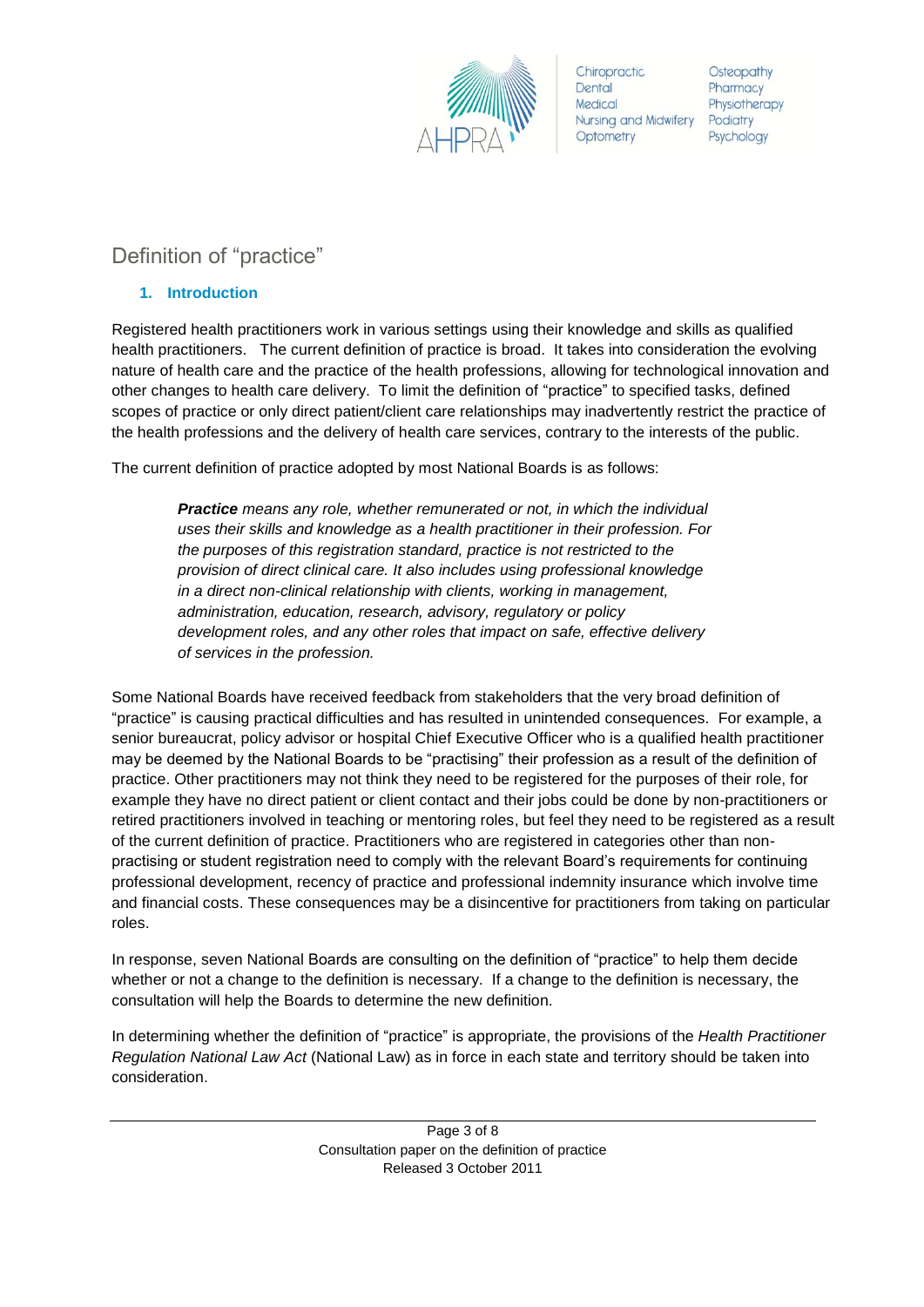#### **2. The National Law**

One of the key objectives of the National Law is:

*"to provide for the protection of the public by ensuring that only health practitioners who are suitably trained and qualified to practise in a competent and ethical manner are registered."*

It is relevant to note that the National Law provides for the protection of the public through the protection of titles. Other than a few notable exceptions under Part 7, Division 10, Sub-division 2, the National Law does not define the activities that require registration as a particular health practitioner. That is, it is not a breach of the National Law for a health practitioner to use their knowledge and skills without being registered if the individual does not breach the sections of the National Law related to the protection of title or to the specific practice protections. For example, a retired practitioner teaching anatomy would not need to be registered and would not be breaching specific practice provisions.

#### **Protection of title**

Section 117 of the National Law prohibits a person from knowingly or recklessly taking or using any title that could be reasonably understood to induce a belief that the person is registered in a health profession or a division of a health profession in which the person is not registered.

Section 116 of the National Law prohibits a person who is not a registered health practitioner from knowingly or recklessly taking or using a title that, having regard to the circumstances, indicates or could be reasonably understood to indicate the person is a registered health practitioner, or authorised or qualified to practise in a health profession.

The courtesy title "Dr" is not a protected title and unregistered health practitioners may use the title, as long as in doing so, they do not induce a belief that they are a registered health practitioner.

#### **The public National Registers of practitioners**

The public National Register for each of the health professions allows the public to accurately identify who is and who is not a registered health practitioner. Practitioners who are registered must meet the registration standards set by the relevant National Board. The public can therefore be confident that a registered practitioner meets the relevant requirements for professional indemnity insurance, continuing professional development and recency of practice.

#### **Non-practising registration**

While the National Law does not define "practice", s. 75 of the National Law states:

- (1) A registered health practitioner who holds non-practising registration in a health profession must not practise the profession
- (2) A contravention of subsection (1) by a registered health practitioner does not constitute an offence but may constitute behaviour for which health, conduct or performance action may be taken.

Health practitioners who hold non-practising registration are not required to comply with the registration standards for professional indemnity insurance, continuing professional development or recency of practice. Health practitioners with non-practising registration may use protected titles but must take care to ensure that they do not induce the belief that they are registered in another category or division under the National Law.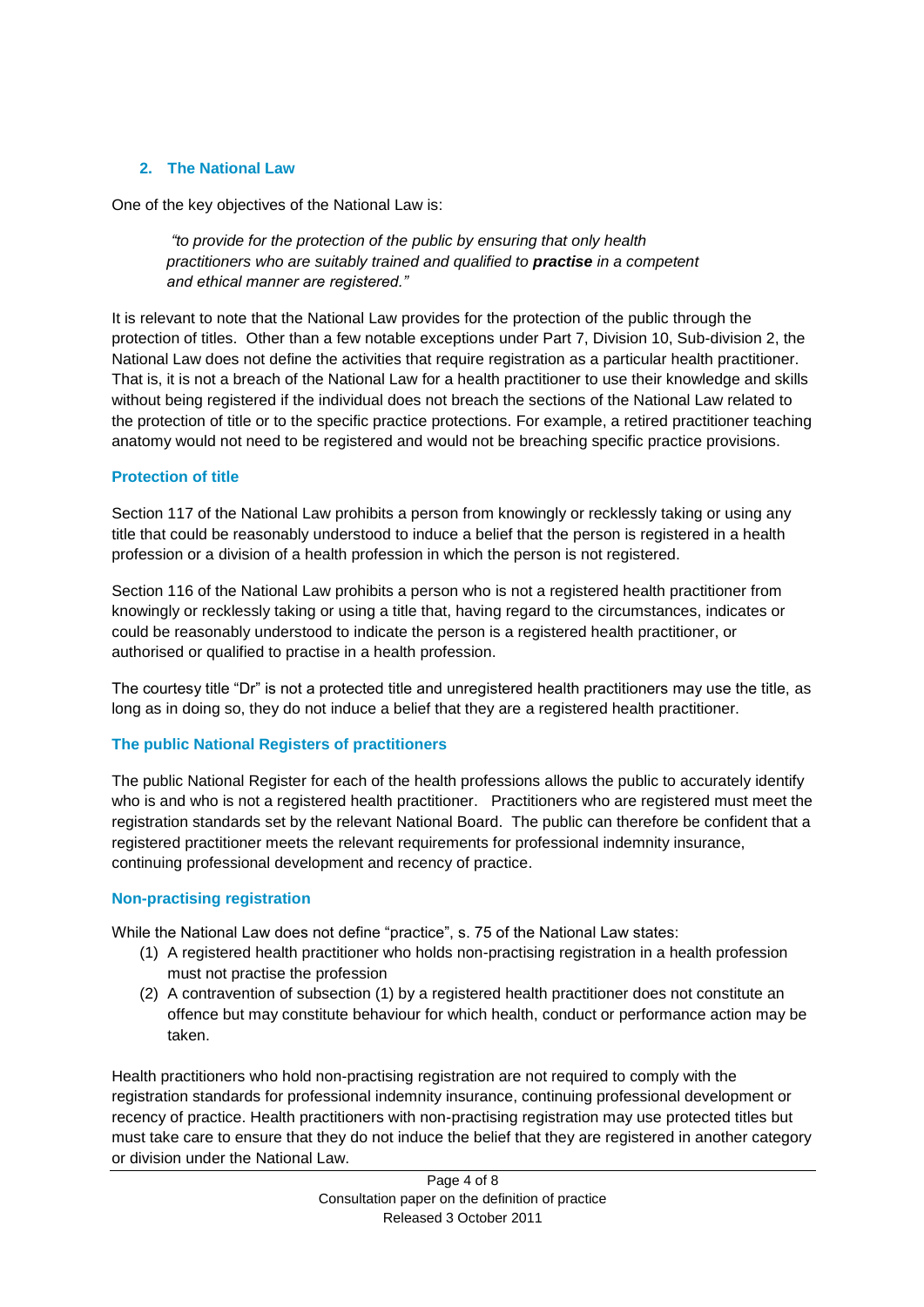## The definition

Given the provisions of the National Law, seven National Boards are exploring whether the current definition of practice should be changed.

Under the current definition, a person in any role who uses their skills and knowledge as a health practitioner in their profession is deemed to be practising. This definition is not limited to direct patient/client care, but includes using professional knowledge in a direct non-clinical relationship with patients/clients, working in management, administration, education, research, advisory, regulatory or policy development roles, and any other roles that impact on safe, effective delivery of services in the profession. Therefore, anyone with a qualification as a health practitioner who is working in anything related to health could be deemed to be "practising". This is regardless of whether their job could be done by someone who is not a qualified practitioner.

Stakeholders are asked to consider whether it is more appropriate to link "practice" with its impact on safe, effective delivery of services in the relevant profession. That is, to require an individual to hold a "practising" category of registration only if they are in roles that "*impact on safe, effective delivery of services in the profession".* 

It can be argued that there is minimal risk to the community if practitioners are not registered, or are registered in the non-practising category if:

- (1) they do not have direct clinical contact *and*
- (2) their work does not "*impact on safe, effective delivery of services in the profession" and*
- (3) they are not directing or supervising or advising other health practitioners about the health care of an individual(s) *and*
- (4) their employer and their employer's professional indemnity insurer does not require a person in that role to be registered *and*
- (5) the practitioner's professional peers and the community would not expect a person in that role to comply with the relevant Board's registration standards for professional indemnity insurance (PII), continuing professional development (CPD) and recency of practice *and*
- (6) the person does not wish to maintain the title of "registered health practitioner".

**Question 1:** Are there any other factors that the National Boards should consider when advising whether or not a person needs to be registered?

## **Direct clinical roles / patient or client health care**

When health practitioners provide advice, health care, treatment or opinion, about the physical or mental health of an individual, including prescribing or referring, it is clear that there is a level of risk to the public. The public and the practitioners' professional peers would expect that this group of health practitioners would have the qualifications and the contemporary knowledge and skills to provide safe and effective health care within their area of practice. It would be expected that these practitioners will meet the standards set by the Board and therefore should be registered.

**Question 2**: Do you support this statement? Please explain your views.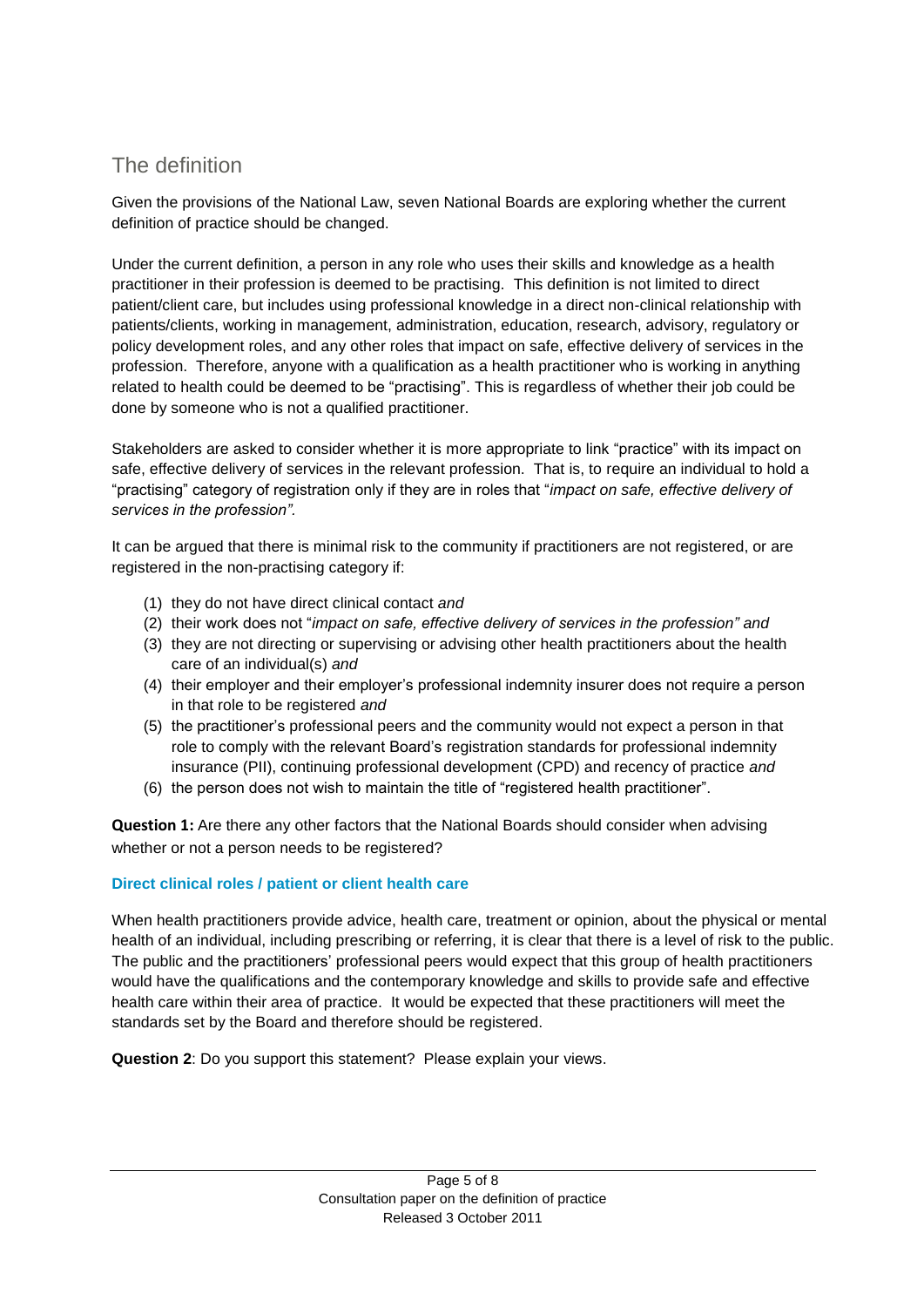#### **Indirect roles in relation to care of individuals**

Health practitioners who are in roles in which they are directing, supervising or advising other health practitioners about the health care of individuals would also be expected to have the qualifications and contemporary knowledge and skills to do so as there is potential to alter the management of the patient/client.

**Question 3**: Do you support this statement? Please explain your views.

#### **Non-clinical roles / non-patient-client care roles**

There are experienced and qualified health practitioners who contribute to the community in a range of roles that do not require direct patient/client contact and whose roles do not "*impact on safe, effective delivery of services in the profession*". Examples are some management, administrative, research and advisory roles.

**Question 4:** Do you believe that health practitioners in non-clinical roles / non-patient-client care roles as described above are "practising" the profession? Please state and explain your views about whether they should be registered and if so for which roles?

#### **Education and Training**

Experienced health professionals are vital to the education and training of health professionals. Their roles in education have an impact on safe and effective delivery of health services both directly and indirectly.

**Question 5:** For which of the following roles in education, training and assessment should health professionals be registered?

- Settings which involve patients/clients in which care is being delivered ie when the education or training role has a direct impact on care, such as when students or trainees are providing care under the direction, instruction or supervision of another practitioner
- Settings which involve patients/ clients to demonstrate examination or consulting technique but not the delivery of care
- Settings which involve simulated patients/clients
- Settings in which there are no patients/clients present

Are there any other settings that are relevant and if so, what are your views about whether health practitioners should be registered to work in these settings?

Please explain your views.

#### **3. Options for consideration**

In determining whether the current definition of "practice" is appropriate the following options are proposed.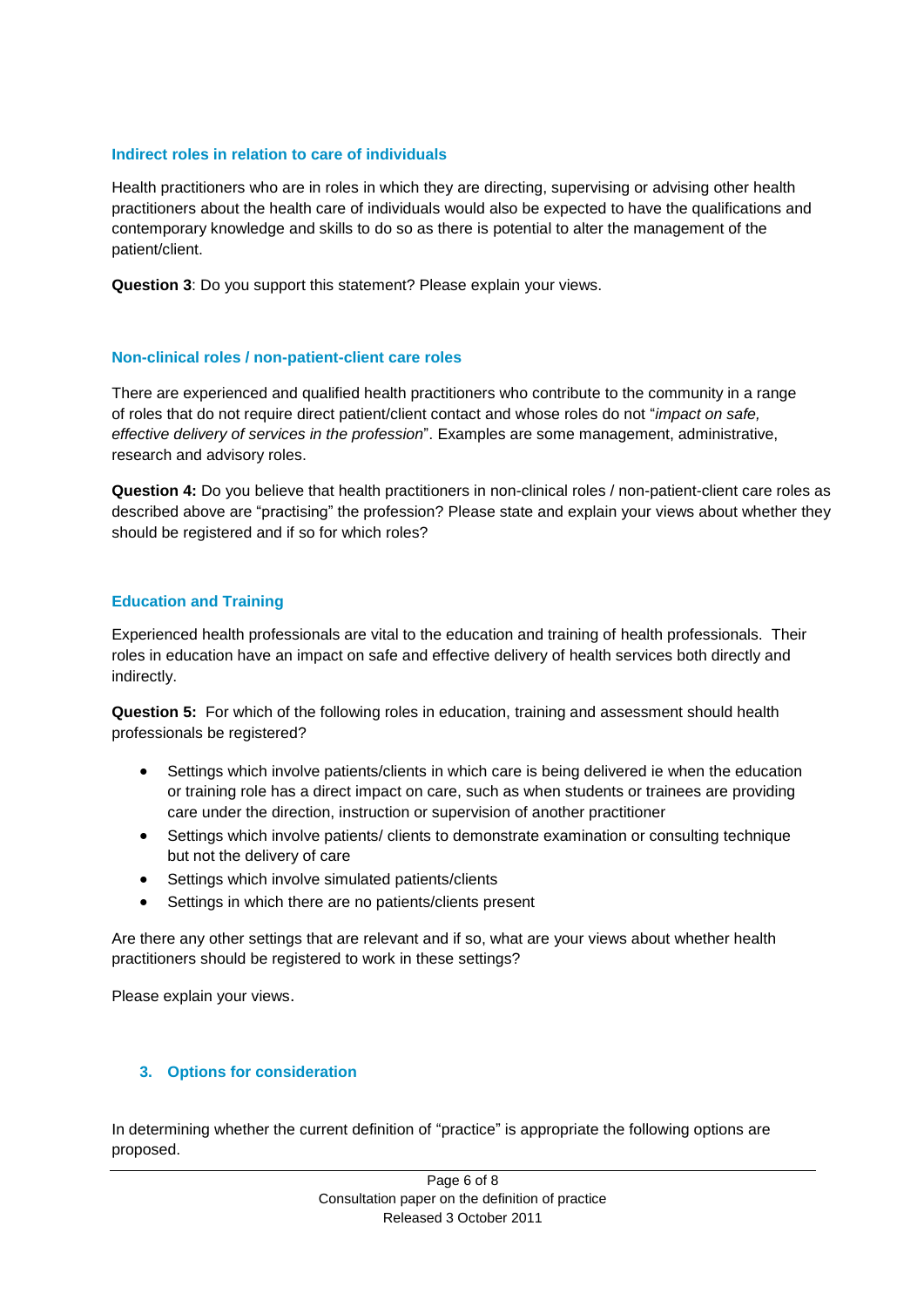#### **Option 1 – No change**

*Practice means any role, whether remunerated or not, in which the individual uses their skills and knowledge as a health practitioner in their profession. For the purposes of this registration standard, practice is not restricted to the provision of direct clinical care. It also includes using professional knowledge in a direct non-clinical relationship with clients, working in management, administration, education, research, advisory, regulatory or policy development roles, and any other roles that impact on safe, effective delivery of services in the profession.*

The current definition of "practice" captures all activities and settings in which an individual with qualifications as a health practitioner might be involved professionally. It protects the public by requiring health practitioners to be registered and to meet the registration standards.

Question: Do you support this option? Please explain your views.

#### **Option 2 – Change the definition to emphasise safe and effective delivery of health care**

As stated above, the current definition of "practice" captures the various settings in which a health practitioner may use his or her knowledge and skills and provides for the changing nature of health care delivery.

The current definition could be changed to place the emphasis on safe and effective delivery of health care.

*Practice means any role in which the individual uses their skills and knowledge as a health practitioner in their profession in any way that impacts on safe, effective delivery of health services.*

Question: Do you support this option? Please explain your views.

#### **Other Options**

There may be other options that the National Boards have not put forward at this stage, such as maintaining the current definition but providing further guidance on when a practitioner needs to be registered and the circumstances when non-practising registration will be appropriate. Stakeholders are asked to provide feedback on any alternatives to the above options.